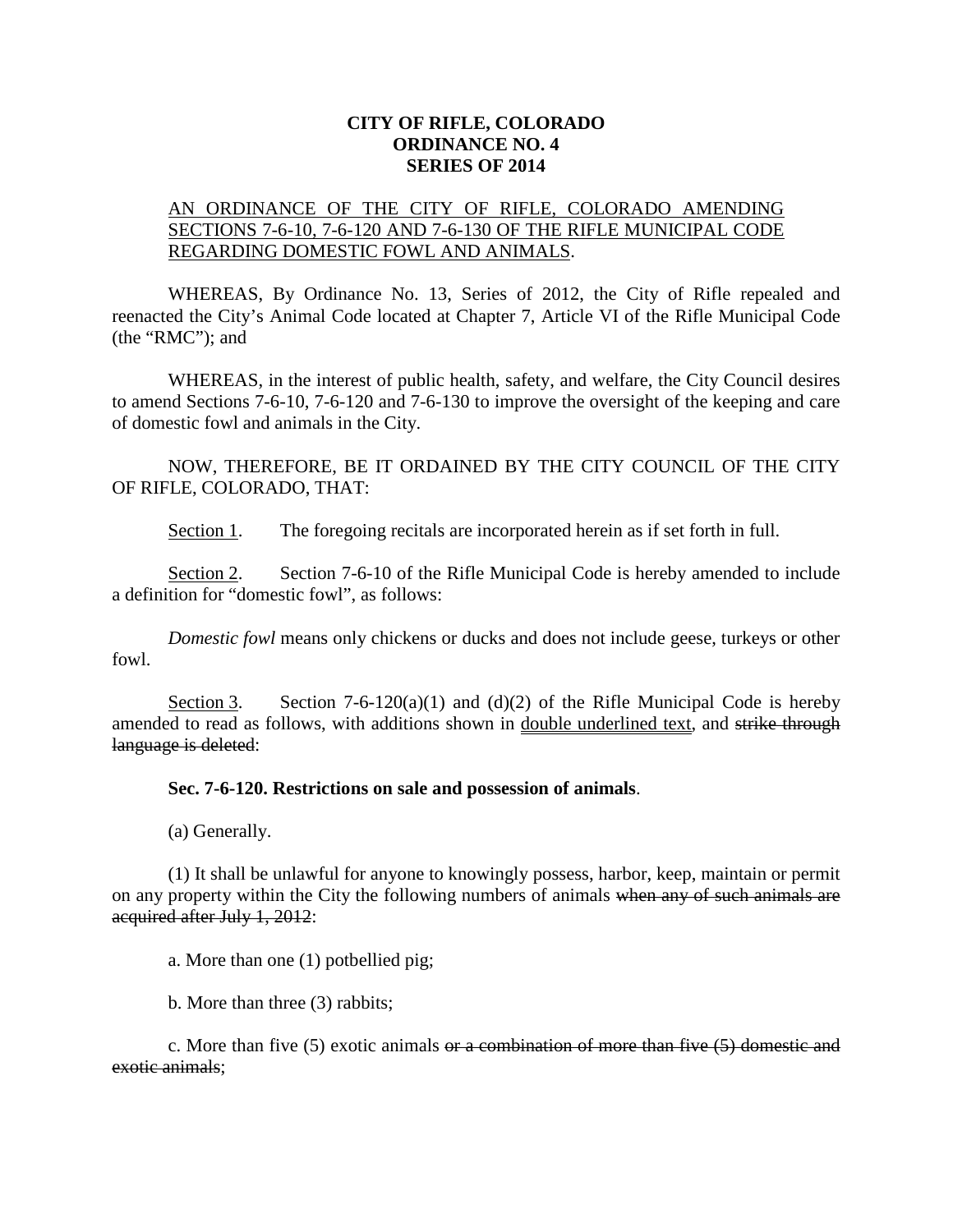City of Rifle, Colorado Ordinance No. 4, Series of 2014 Page 2 of 3

d. More than ten (10) combined indoor domestic animals and exotic animals, such as domestic rodents, birds or reptiles, or more than six (6) outdoor domestic animals such as dogs or cats; or

e. More than two (2) litters of dogs or cats per year.

\*\*\*

(d) Exceptions for certain animals.

\*\*\*

(2) Ten (10) chickens or ducks combined domestic fowl may be kept subject to the restrictions set forth at Section 7-6-130 below. For purposes of this Article, regulations pertaining to chickens shall apply equally to ducks.

Section 4. Section 7-6-130 of the Rifle Municipal Code is hereby amended to read as follows, with additions shown in <u>double underlined text</u>, and strike through language is deleted:

## **Sec. 7-6-130. Domestic fowl Chicken regulations**.

In addition to the restrictions established at Paragraph  $7-6-120(d)(2)$  above, the keeping of domestic fowl chickens or ducks within the City shall comply with the following standards:

(1) Up to ten  $(10)$  chickens and ducks domestic fowl combined may be kept per single-family dwelling on lots greater than 5,000 square feet and up to two (2) domestic fowl may be kept per single family dwelling on lots with less than 5,000 square feet. Domestic fowl are not permitted in duplexes or multi-family dwellings or complexes. Chicken coops and domestic fowl enclosures shall be considered a shed and must be 5 feet from the property line. Up to ten (10) chickens and ducks combined may be kept per multi-family dwelling as a conditional use subject to the requirements of Sections 16-3-80, 16-3-120, 16-3-130 and Chapter 16, Article V of this Code; provided, however, that conditional use permit applicants desiring to maintain chickens and/or ducks at a multi-family dwelling shall only be required to send notice of the public hearing on such application in accordance with Paragraph 16-1-50(1) to all adjacent property owners. Publishing of notice pursuant to Paragraph 16-1-50(2), notice to mineral estate owners pursuant to Paragraph 16-1-50(4), and the required submittal of the names and addresses of all property owners within two hundred (200) feet pursuant to Paragraph 16-6-20(4) shall be waived. Applicants shall be required to submit the materials specified in Section 16-6-130 unless otherwise directed by the Planning Commission.

(2) Type of chickens. Only female chickens are permitted, and there is no restriction on chicken species.

(3) Enclosure requirements. ChickensDomestic fowl must be kept in enclosures or fenced areas at all times. During daylight hours, chickensdomestic fowl may be allowed outside of their chicken enclosure in a securely fenced yard. The securely fenced yard must include a fence of at least six (6) feet tall that is also in compliance with the other fence requirements set forth in this